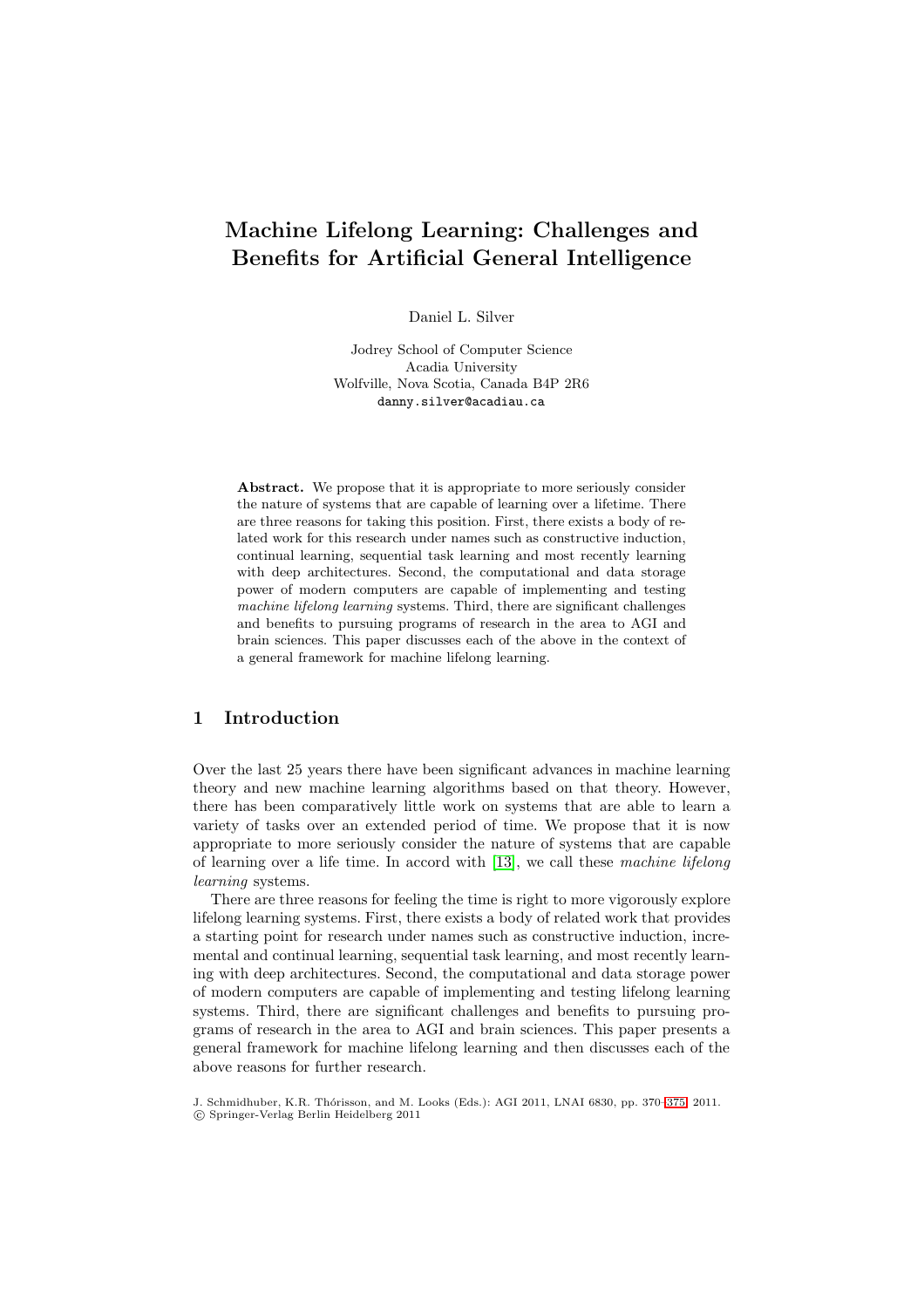

<span id="page-1-0"></span>Fig. 1. A framework for machine lifelong learning

# 2 A Framework for Machine Lifelong Learning

The constraint on a learning system's hypothesis space, beyond the criterion of consistency with the training examples, is called inductive bias [\[3\]](#page-5-2). Inductive bias is essential for the development of a hypothesis with good generalization from a practical number of examples. Ideally, a lifelong learning system can select its inductive bias to tailor the preference for hypotheses according to the task being learned [\[15\]](#page-5-3).

Figure [1](#page-1-0) provides a general framework for a machine lifelong learning (ML3) approach that uses knowledge of the task domain as a source of inductive bias [\[8\]](#page-5-4). As with a standard inductive learner, training examples (supervised and possibly unsupervised) are used to develop a hypothesis of a classification task. However, unlike a standard learning system, knowledge from each hypothesis is saved in a long-term memory structure called domain knowledge. When learning a new task, aspects of domain knowledge are selected to provide a beneficial inductive bias to the learning system. The result is a more accurate hypothesis developed in a shorter period of time. The method relies on the transfer of knowledge from one or more prior secondary tasks, stored in domain knowledge, to the hypothesis for a new primary task. The problem of selecting an appropriate bias becomes one of selecting the most related knowledge for transfer. A machine lifelong learning system typically has short-term transfer and long-term retention learning phases. Although two phases of learning may not be necessary, it is frequently required so as to properly consolidate the hypothesis of a new task into long-term domain knowledge.

# 3 Related Work

Several prior research efforts have considered systems that learn domains of tasks over extended periods of time. In particular, progress has been made in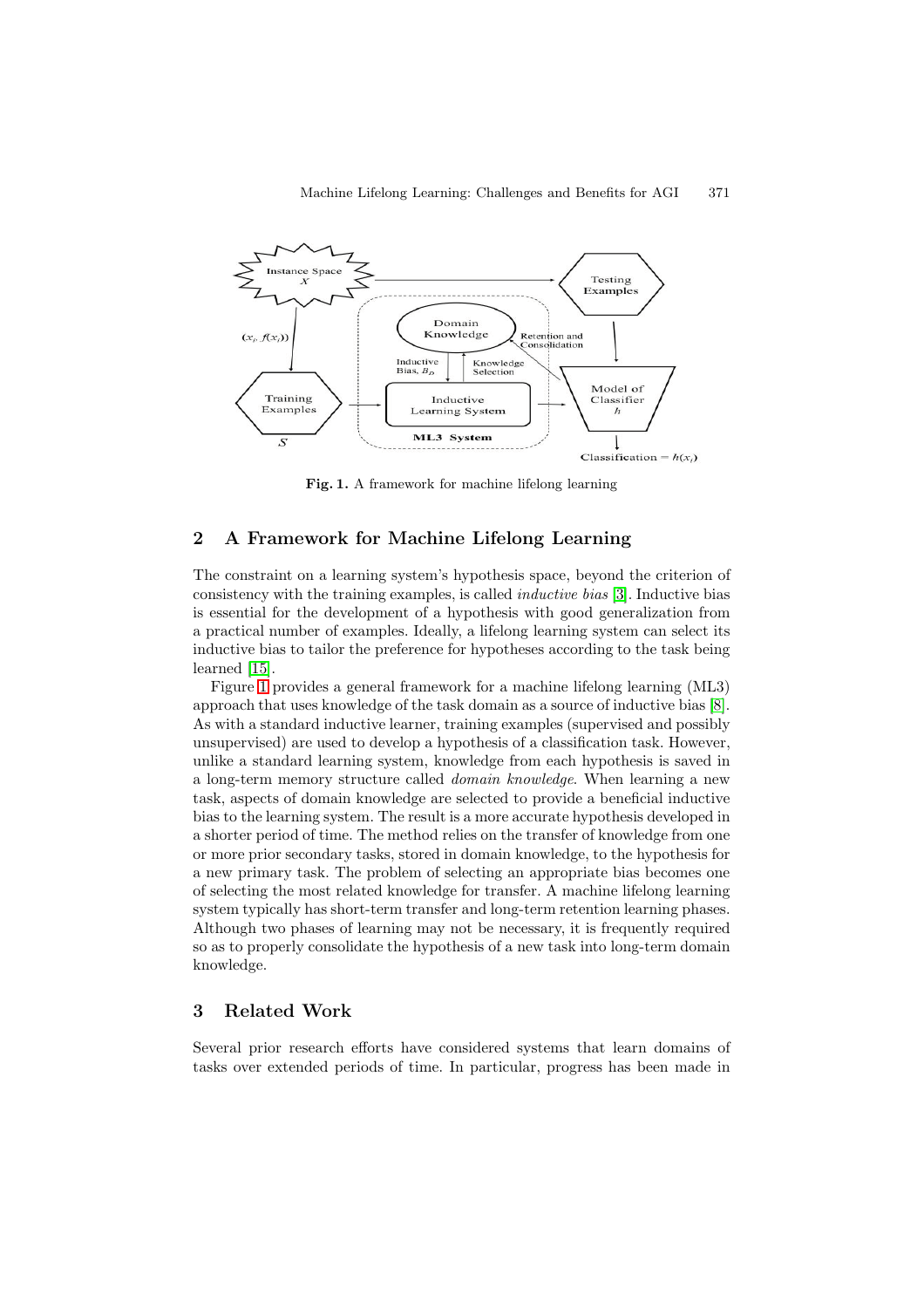372 D.L. Silver

machine learning that exhibit aspects of knowledge retention and inductive transfer. These represent advances in inductive modeling that move beyond tabula rasa learning and toward machines capable of lifelong learning [\[13\]](#page-5-0).

Utgoff and Mitchell wrote in 1983 about the importance of inductive bias to concept learning from practical sets of training examples [\[14\]](#page-5-5). They theorized that learning systems should conduct their own search for an appropriate inductive bias using knowledge such as that of related tasks. They proposed a system that could shift its bias by adjusting the operations of the modeling language.

In the mid 1980s Michalski introduced the theory of constructive inductive learning to cope with learning problems in which the original representation space is inadequate for the problem at hand [\[2\]](#page-5-6). New knowledge is hypothesized through two interrelated searches: (1) a search for the best representational space for hypotheses and (2) a search for the best hypothesis within the current representational space. The underlying principle is that new knowledge is easier to induce if search is done using the right representation.

In 1989 Solomonof began work on incremental learning [\[11\]](#page-5-7). His system was primed on a small, incomplete set of primitive concepts, that are able to express the solutions to the first set of simple problems. When the machine learns to use these concepts effectively it is given more difficult problems and, if necessary, additional primitive concepts needed to solve them, and so on.

In the mid 1990s, Thrun and Mitchell worked on a lifelong learning approached they called explanation-based neural networks [\[12\]](#page-5-8). EBNN is able to transfers knowledge across multiple learning tasks. When faced with a new learning task, EBNN exploits domain knowledge of previous learning tasks (back-propagation gradients of prior learned tasks) to guide the generalization of the new one. As a result, EBNN generalizes more accurately from less data than comparable methods.

Since 1995, Silver et al. have proposed several variants of sequential learning and consolidation systems using standard back-propagation neural networks [\[9,](#page-5-9)[10\]](#page-5-10). A system of two multiple task learning networks is used; one for shortterm learning using task rehearsal to selectively transfer prior knowledge, and a second for long-term consolidation using task rehearsal to overcome the stabilityplasticity problem. Task rehearsal is an essential part of this system. After a task has been successfully learned, its hypothesis representation can saved. The saved hypothesis can be used to generate virtual training examples so as to rehearse the prior task in parallel when learning a new task. It is through the rehearsal of previously learned tasks within the shared representation of the neural network that knowledge is transferred to the new task. Similarly, [\[9\]](#page-5-9) the knowledge of a new task can be consolidated into a large domain knowledge network without loss of existing task knowledge by using task rehearsal to maintain the function accuracy of the prior tasks while the representation is modified to accommodate the new task.

In 1997, Ring proposed a lifelong learning approach called continual learning that builds more complicated skills on top of those already developed both incrementally and hierarchically [\[4\]](#page-5-11). He presents a system that can efficiently solve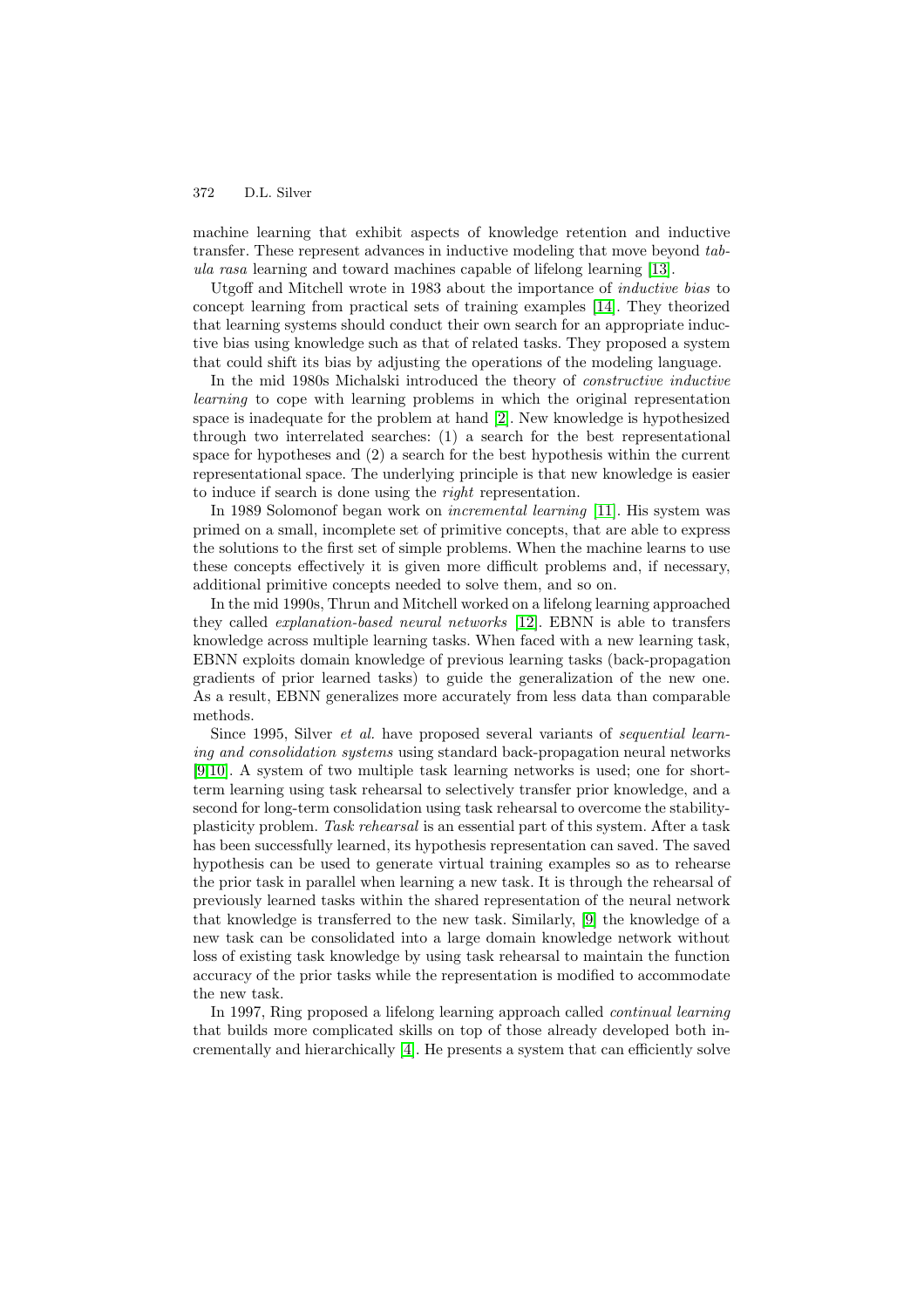reinforcement-learning tasks and can then transfer its skills to related but more complicated tasks.

Rivest and Schultz proposed knowledge-based cascade-correlation neural networks in the late 1990s [\[5\]](#page-5-12). The method extends the original cascade-correlation approach, by selecting previously learned sub-networks as well as simple hidden units. In this way it is able to use past learning to bias new learning.

Recent research into the learning of deep architectures of neural networks can be connected to lifelong learning [\[1\]](#page-5-13). Layered neural networks of unsupervised Restricted Boltzman Machine and auto-encoders have been shown to efficiently develop hierarchies of features that capture regularities in their respective inputs. When used to learn a variety of class categories, these networks develop layers of common features similar to that seen in the visual cortex of humans.

### 4 Current Computational and Data Storage Capacity

The number of transistors that can be placed cheaply on an integrated circuit has doubled approximately every two years since 1970. This trend is expected to continue until the foreseeable future, with some expecting the power of computing systems to move to a log scale as computing systems increasingly use multiple processing cores. We are now at a point where a lifelong learning system focused on a constrained domain of tasks (e.g. medical diagnosis, product recommendation) is computationally tractable in terms of both computer memory and processing time.

As an example, massively parallel data processing engines now exist that are capable of competing with humans in real-time question-answer problems. This was recently witnessed on the Jeopardy television game show in February, of 2011. Watson consisted of 90 IBM server computers, each with four 8-core processors. It used 15 terabytes (220 million text pages) of rapid access memory and divided its tasks into thousands of stand-alone jobs distributed among 80 teraflops (1 trillion operations/second) of parallel processing power. Given that much of machine learning is search, platforms such as the one used by Watson are well suited to the challenges of lifelong learning systems. It would be important to note that Watson's success was in part due to advances in machine learning methods.

### 5 Challenges and Benefits

There are a number of challenges for and potential benefits from new research programs in machine lifelong learning. The following captures several of these.

There is strong evidence that transfer learning from prior related knowledge is beneficial when learning a new task [\[5](#page-5-12)[,10](#page-5-10)[,12\]](#page-5-8). Experimental results indicate that effective learning excels under functional transfer whereas efficient learning requires representation transfer [\[7\]](#page-5-14). Recent work has also shown the benefit of unsupervised training using many unlabelled examples as a source of inductive bias for supervised learning [\[1\]](#page-5-13).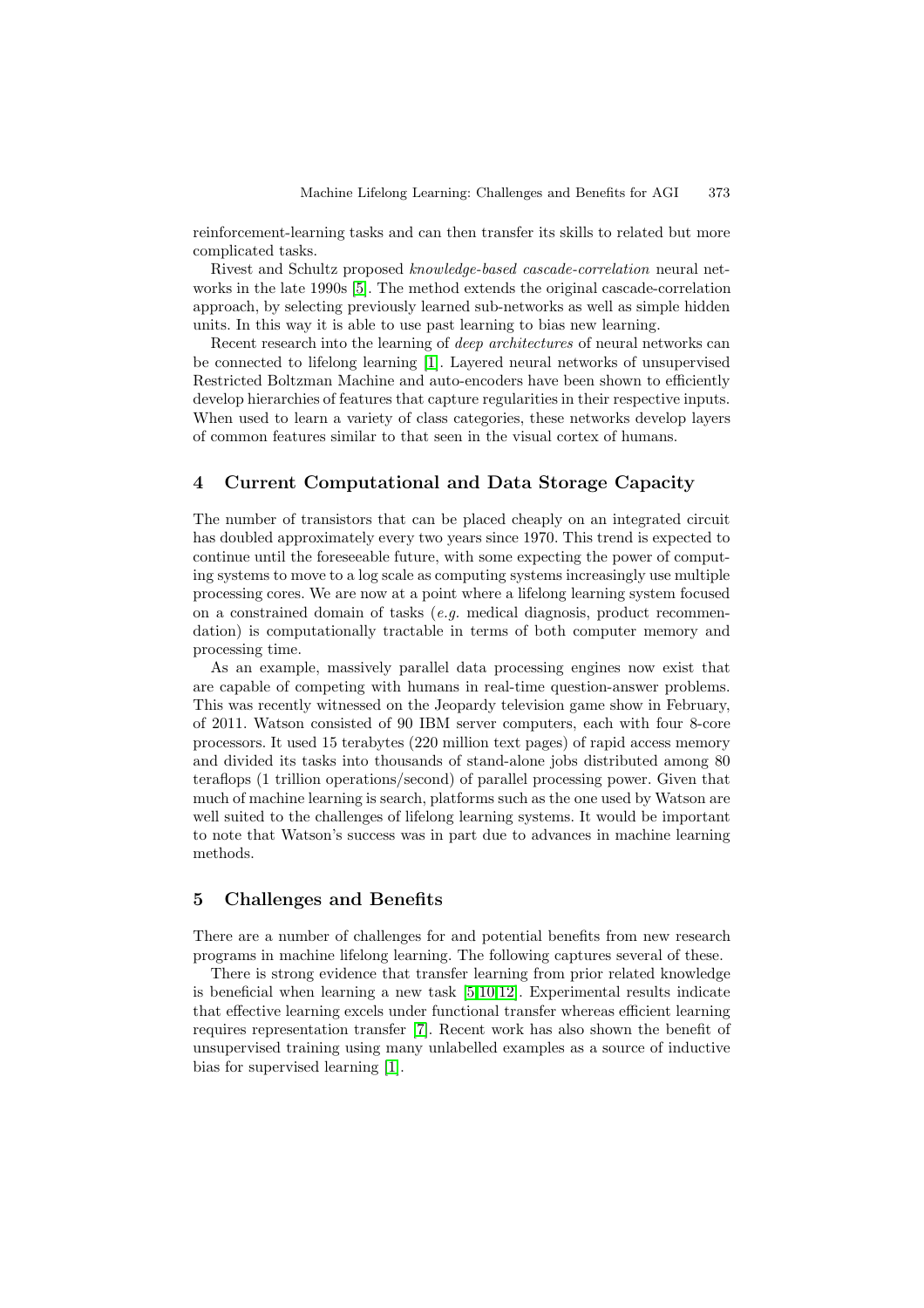#### 374 D.L. Silver

Machine lifelong learning provides an opportunity to acquire and take advantage of related knowledge. However, there are many challenging problems; for example, a lifelong learning system must weigh the relevance and accuracy of retained knowledge along side that of the available training examples for a new task. Theories on how to select inductive bias and modify the representational space of hypotheses [\[11\]](#page-5-7) will be of significant value to AGI and brain science.

Mechanisms that can effectively and efficiently retain learned knowledge over time will suggest new approaches to common knowledge representation. In particular, methods of overcoming the stability-plasticity problem so as to integrate new knowledge into existing knowledge are of value to researchers in AI, cognitive science and neuroscience [\[9\]](#page-5-9). Efficient long-term retention of learned knowledge should cause no loss of prior task knowledge, no loss of new task knowledge, and an increase in the accuracy of old tasks if the new task being retained is related. Furthermore, the knowledge representation approach should allow a lifelong learner to efficiently select the most effective prior knowledge for inductive transfer during short-term learning.

A lifelong learning system should facilitate the practice of a task such that the generalization accuracy of the long-term hypothesis for the task increases. But how can a lifelong learning system determine from the training examples that it is practicing a task it has previously learned versus learning a new but closely related task. Related work suggests that a system should not be explicit in this determination [\[6](#page-5-15)[,10\]](#page-5-10); rather, the similarity of a set of training examples to that of prior domain knowledge should be implicit; each training example should be able to draw upon those aspects of domain knowledge that are most related. This suggests that domain knowledge should be seen as continuum as apposed to a set of disjoint tasks. A theory of how best to practice tasks will be useful to the fields of AI, psychology and education.

Scalability is often the most difficult and important challenge for computer scientists. A machine lifelong learning system must be capable of scaling up to large numbers of inputs, outputs, training examples and learning tasks. Preferably, the space and time complexity of the learning system grows polynomially in all of these factors.

Software agents and robots will make good use of lifelong learning systems, or at least provide useful test platforms for empirical studies [\[12\]](#page-5-8). Agents and robots will naturally encounter new examples of problems periodically, providing opportunities to test the practice and consolidation of task knowledge.

The study of lifelong learning systems will provided insight into curriculum and training sequences that are beneficial for both humans and machines [\[11,](#page-5-7)[4\]](#page-5-11). This will be beneficial to robot and software agent training and will likely lead to the confirmation of and advances in human educational curriculum.

Finally, research into machines that can learn over a lifetime involves laborious repeated studies of lengthy sequences of problems. This is tough but rewarding work that will become less labor intensive as experimental methods develop.